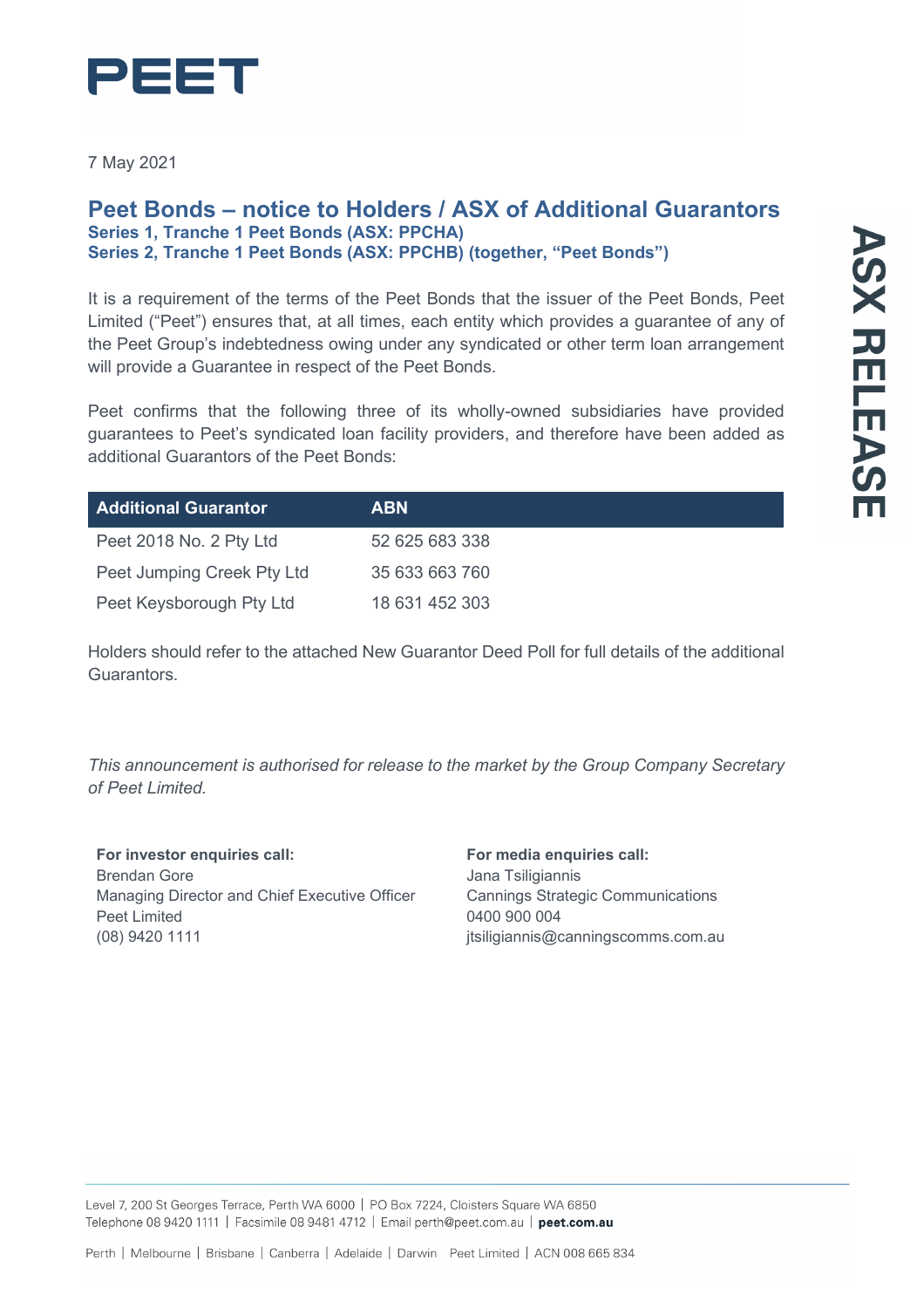## **New Guarantor Deed Poll**

**Details**

| <b>Additional</b><br><b>Guarantors</b>                 | Name                                                                                                                                                                                                                                                                                                                                      | Each of the entities listed in Schedule 1          |
|--------------------------------------------------------|-------------------------------------------------------------------------------------------------------------------------------------------------------------------------------------------------------------------------------------------------------------------------------------------------------------------------------------------|----------------------------------------------------|
|                                                        | Address                                                                                                                                                                                                                                                                                                                                   | Level 7<br>200 St Georges Terrace<br>Perth WA 6000 |
|                                                        | Fax                                                                                                                                                                                                                                                                                                                                       | +61 8 9481 4712                                    |
|                                                        | Email                                                                                                                                                                                                                                                                                                                                     | dom.scafetta@peet.com.au                           |
|                                                        | Attention                                                                                                                                                                                                                                                                                                                                 | Company Secretary                                  |
| <b>Guarantee and</b><br>Peet Bond<br><b>Trust Deed</b> | Guarantee set out in Schedule 4 ("Guarantee") of the Peet Bond<br>Trust Deed made by Peet Limited, the Initial Guarantors and the<br>Trustee and dated 2 May 2016 as supplemented by the first<br>Supplemental Trust Deed dated 6 December 2016 and the second<br>Supplemental Trust Deed dated 6 March 2020 ("Peet Bond Trust<br>Deed"). |                                                    |
| Governing law<br>of this deed<br>poll                  | Western Australia                                                                                                                                                                                                                                                                                                                         |                                                    |

**BY THIS DEED POLL** each of the Additional Guarantors described above:

- (a) irrevocably agrees that from the date of this deed it is a Guarantor to the Guarantee set out in Schedule 4 ("Guarantee") to the Peet Bond Trust Deed;
- (b) irrevocably agrees to comply with and be bound by all current and future obligations of a Guarantor under the Peet Bond Trust Deed;
- (c) acknowledges having read a copy of the Peet Bond Trust Deed before signing this deed poll; and
- (d) acknowledges receiving valuable consideration for this deed poll.

The "Interpretation" clause of the Peet Bond Trust Deed and the Terms apply to this deed poll as if they were fully set out in this deed poll.

#### **DATED 7 May 2021**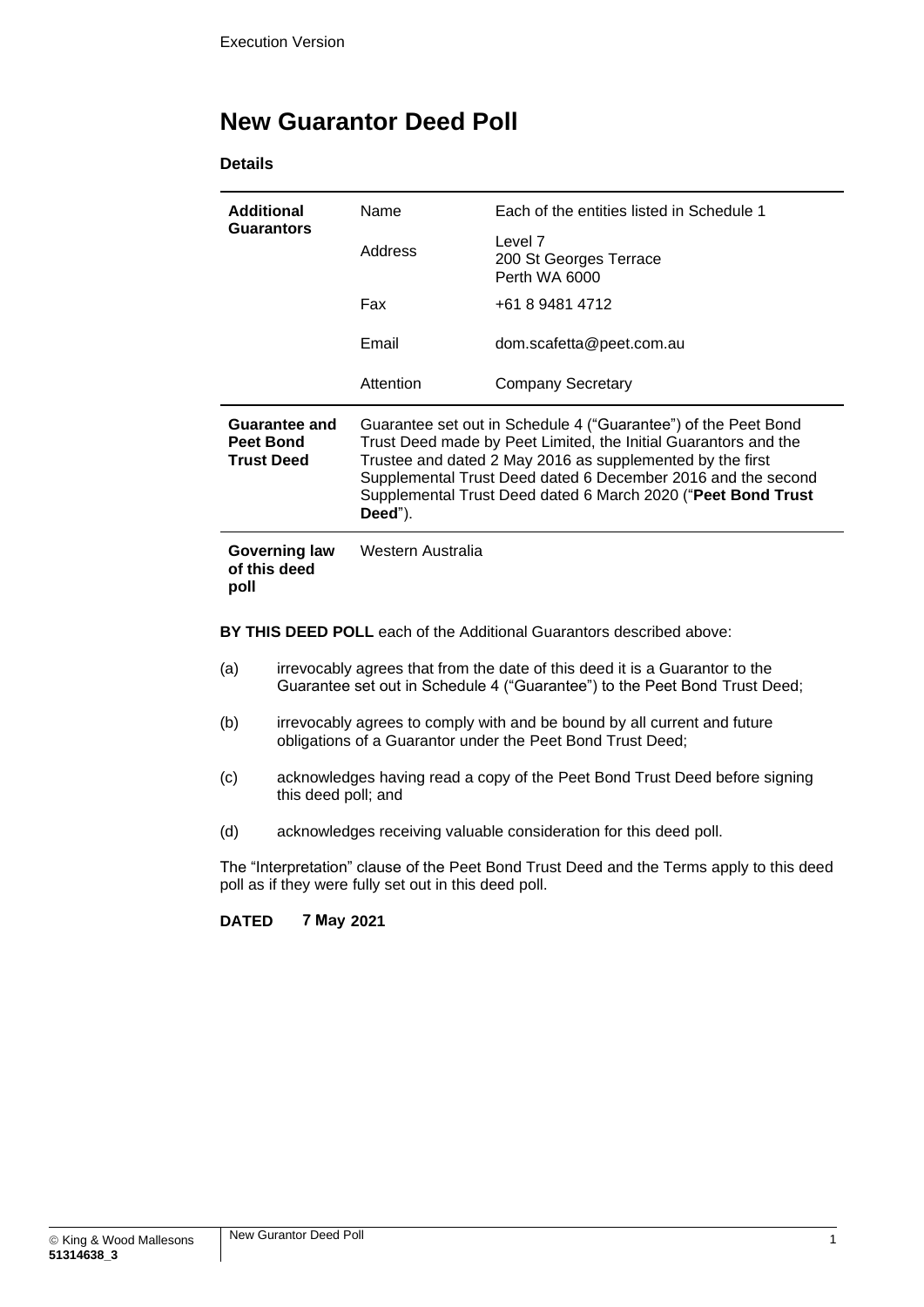# **Schedule 1 – Additional Guarantors**

| <b>Guarantor</b>           | <b>ABN</b>     |
|----------------------------|----------------|
| Peet 2018 No. 2 Pty Ltd    | 52 625 683 338 |
| Peet Jumping Creek Pty Ltd | 35 633 663 760 |
| Peet Keysborough Pty Ltd   | 18 631 452 303 |